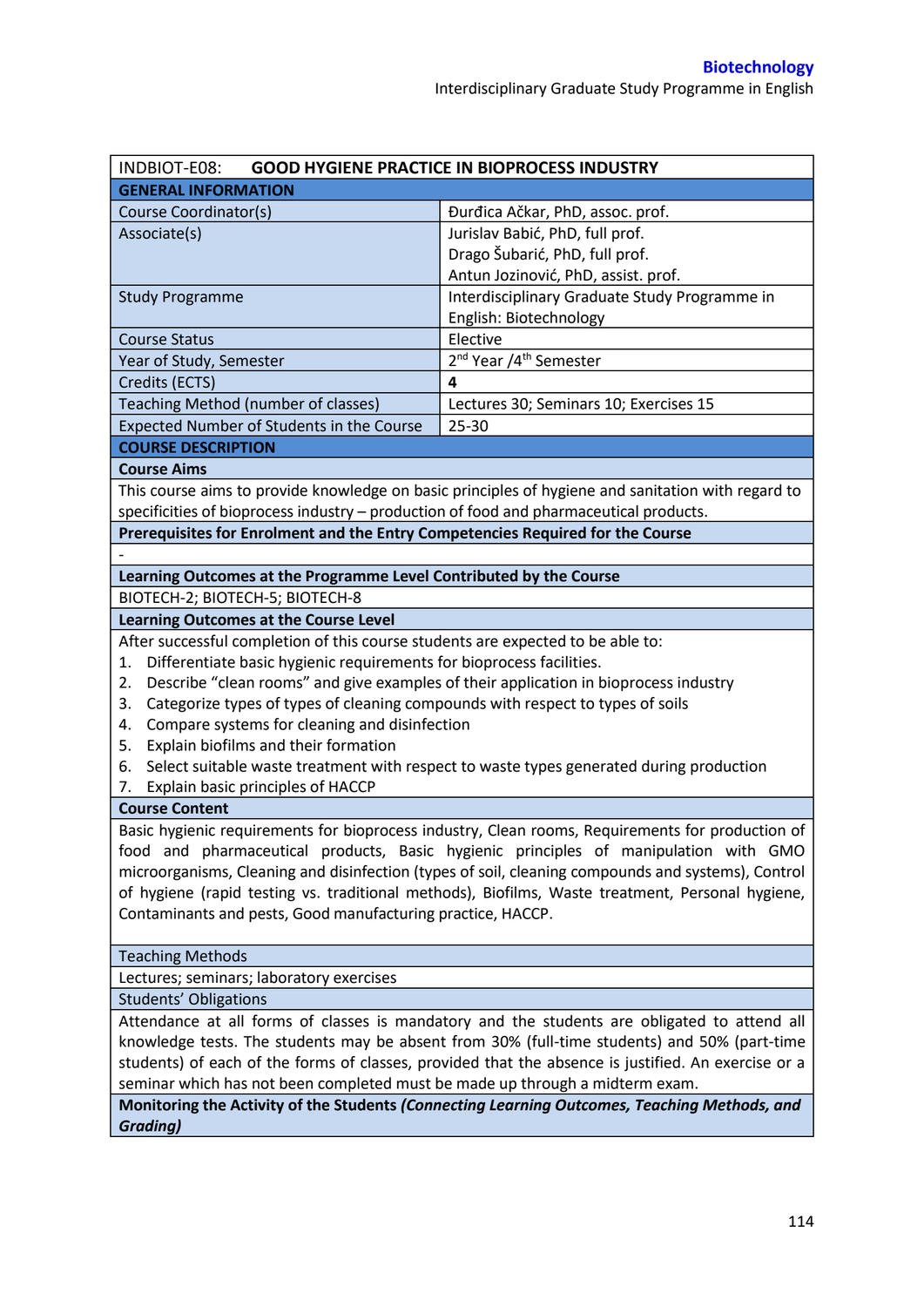**Biotechnology** 

Interdisciplinary Graduate Study Programme in English

| <b>Class-related</b>            | <b>ECTS</b> | <b>Learning</b> | <b>Student activity</b>                       | <b>Evaluation</b>                 | <b>Grade points</b> |      |
|---------------------------------|-------------|-----------------|-----------------------------------------------|-----------------------------------|---------------------|------|
| activity                        |             | outcome         |                                               | method                            | Min.                | Max. |
| Attending classes<br>(lectures) | 0.2         | $1 - 7$         | Attendance at<br>classes, and<br>laboratory   | Keeping<br>records                | 2                   | 10   |
| <b>Seminars</b>                 | 1           | $1 - 7$         | Seminar work -<br>writing and<br>presentation | Paper and<br>oral<br>presentation | 13                  | 28   |
| Laboratory<br>exercise          | 0.3         | 1,3,4           | Attendance,<br>writing report                 | Report                            | 5                   | 12   |
| Final exam                      | 2.5         | $1 - 7$         | Studying for the<br>final exam                | Written<br>exam                   | 30                  | 50   |
| <b>Total</b>                    | 4           |                 |                                               |                                   | 50                  | 100  |

## Evaluation of the written part of the final exam

| Percentage of correct answers (%) | Grade |  |
|-----------------------------------|-------|--|
| >95.00                            | 50    |  |
| 90.00-94.99                       | 47    |  |
| 85.00-89.99                       | 45    |  |
| 80.00-84.99                       | 40    |  |
| 75.00-79.99                       | 38    |  |
| 70.00-74.99                       | 35    |  |
| 65.00-69.99                       | 33    |  |
| 60.00-64.99                       | 30    |  |

## *Forming the final grade:*

The points granted for the final exam are added to the grade points awarded during class attendance. The grading process is conducted by absolute distribution, i.e. based on total achievements, and compared to the numerical system in the following manner:

A – Excellent (5): 90-100 grade points; B – Very Good (4): 80-89.99 grade points; C – Good (3): 65- 79.99 grade points; D – sufficient (2): 50-64.99 grade points

| Mandatory Literature (available in the library and via other media) |               |                  |  |  |  |  |
|---------------------------------------------------------------------|---------------|------------------|--|--|--|--|
| Title                                                               | Number of     | Availability via |  |  |  |  |
|                                                                     | copies in the | other media      |  |  |  |  |
|                                                                     | library       |                  |  |  |  |  |
| Whyte W: Cleanroom Technology: Fundamentals of Design,              | 0             |                  |  |  |  |  |
| Testing and Operation, 2 <sup>nd</sup> Ed., Wiley, 2011.            |               |                  |  |  |  |  |
| Stanga M: Sanitation: cleaning and disinfection in the food         |               |                  |  |  |  |  |
| industry, Wiley-VCH, 2010.                                          |               |                  |  |  |  |  |
| Additional Literature                                               |               |                  |  |  |  |  |

## **Additional Literature**

1. Okafor N, Sterility in Industrial Microbiology, In: *Modern Industrial Microbiology and Biotechnology* Poglavlja: Treatment of Wastes in Industry*,* 2007, pp 221-236; 505-519.

2. Sandle T, Pharmaceutical Microbiology, Essentials for Quality Assurance and Quality Control, Woodhead Publishing, 2016.

- 3. Walsh G, Biopharmaceuticals Biochemistry and Biotechnology, John Wiley and Sons, Ltd, West Sussex, England, 2003.
- 4. Scientific and professional papers from the field (available on-line).